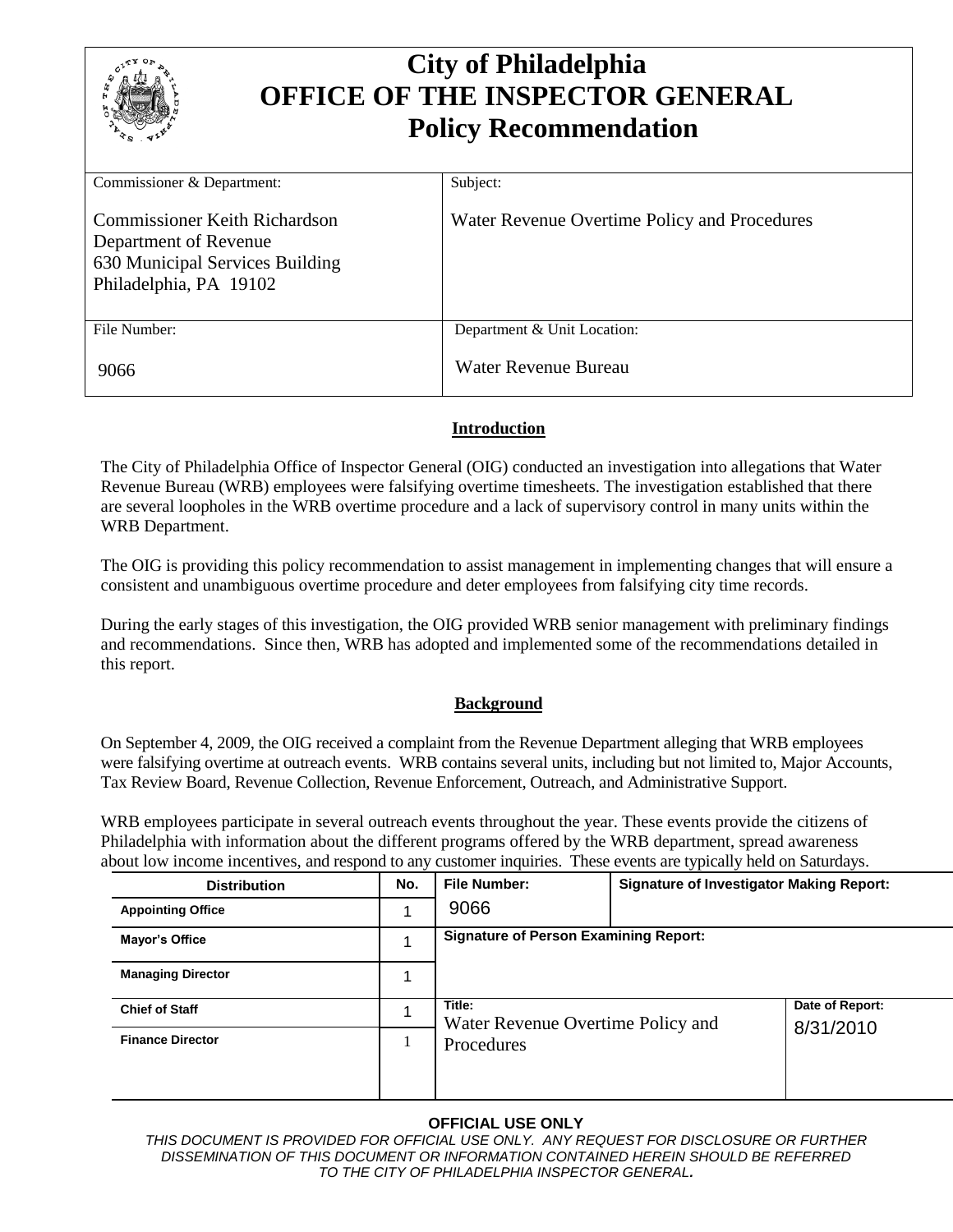Prior to each event, management assigns specific staff members to work at the event. The names of those approved to work the event are listed on a pre-drafted "Overtime Authorization Record", also known as a timesheet. The timesheet is signed by the staff verifying their attendance at the event and submitted to payroll.

### **Overtime Policy**

The following is the current overtime procedure as outlined in the Department of Revenue Employee Handbook, Section 3.1:

### **Procedure:**

#### Employee

- 1. Completes overtime sign up sheet stating his/her availability to work.
- 2. Completes the Overtime Authorization & Record form (Form 83-A-20), including the nature of work performed, arrival, departure times and signature and gives it to his/her Supervisor upon completion of overtime for signature.
- 3. Completes the Daily Time Report (Form 82-S-6) and gives to his/her Supervisor for signature.
- 4. Prepares a memo to supervisor if he/she removed his/her self from OT list and wishes to go back into the OT rotation.

#### Supervisor

- 1. Distributes overtime sign up sheet to unit employees.
- 2. Collects completed overtime sign up sheet and forwards to Human Resources Unit.
- 3. Posts unit overtime list in a prominently displayed area.
- 4. Assign overtime compensation based on overtime list.
- 5. Pre-approved leave (vacation, union leave etc.) sick days or AL days shall not be counted as a declination of overtime assignment.
- 6. Pre-approves all requests for overtime compensation for employees under his/her supervisor and forwards to Responsibility Center Manager.
- 7. Signs employees Authorization for Overtime or Compensatory Time forms upon completion of overtime and forwards to the Department Payroll Clerk immediately.
- 8. Signs employees Daily Time Reports and ensures that overtime is properly completed and forwards to the Departmental Payroll Clerk immediately.

### **Investigative Findings**

The OIG found that WRB employees were adding their names to pre-approved overtime timesheets and were getting paid for outreach events they did not attend. The OIG reviewed WRB employee timesheets from December

File Number  $\frac{9066}{5}$ 

## **OFFICIAL USE ONLY**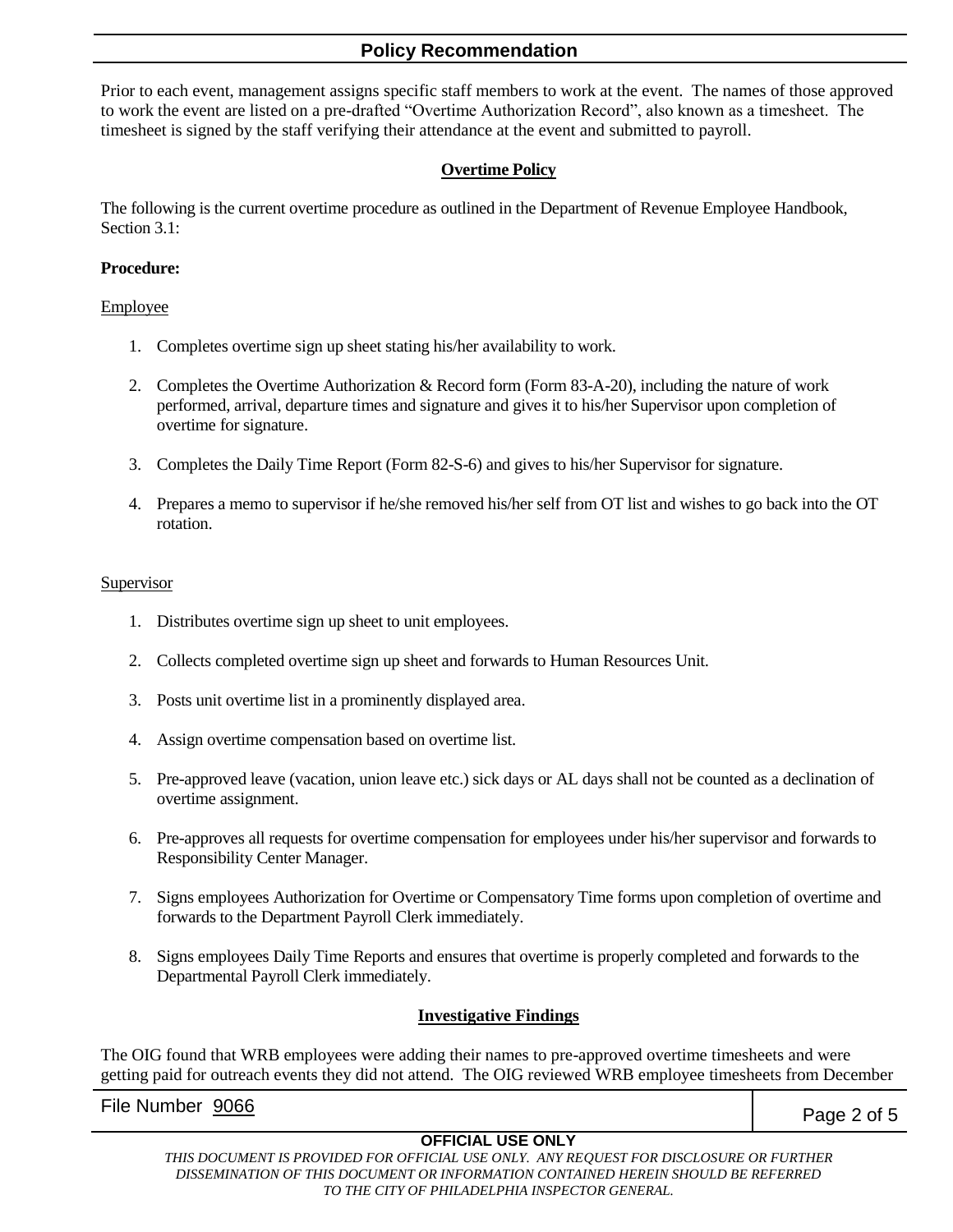12, 2008 through July 14, 2009, overtime sheet for February 27, 2010, payroll data, swipe card records, and outreach schedules for fiscal year 2009- 2010. The following discrepancies in the paperwork for overtime approval and submittal were found:

1. Pre-approved overtime timesheets for outreach events were subsequently changed without senior management approval. Several timesheets showed employee names that were crossed off and others that had been added via a typewriter after the pre-approval process.

Because of these discrepancies, WRB senior managers cannot verify which employees are present at any particular outreach event. While WRB provides transportation to the outreach events, employees are not required to use the transportation, and some employees use their personal vehicles. This process makes it hard for managers to confirm the presence of their employees at events and can lead to unfounded complaints or accusations of employee misconduct.

- 2. WRB senior management expressed concern that a certain staff member was earning overtime at outreach events when in fact this employee does not perform these duties as his normal function and therefore should not have been included in any outreach event. However, the OIG found that this employee did in fact work at several outreach events throughout the year, and had the required skill set to do so. In addition, this employee had managerial approval to work at the event and earn overtime benefits. Clearly, there is a significant communication gap between different levels of management within WRB. Management is not fully aware of the assigned duties and responsibilities of the employees working under their supervision. This casts unnecessary suspicion on employees working out of their class or working overtime in a different unit.
- 3. In several instances an employee's name appeared on the overtime sheet for an outreach event, when in fact the employee was not working at the event. Rather, the employee was working overtime at the office on unrelated WRB projects. Thus, even though the employee was working overtime, the overtime paperwork was incorrect. This situation causes confusion for anyone reviewing the overtime timesheets. WRB management does not distinguish overtime earned at outreach events and other overtime assignments.
- 4. WRB employees are not documenting "actual hours" on City overtime timesheets. WRB employees admitted that it is common practice to document different start and finish times than those hours actually worked. Employees are assigned morning and afternoon shifts for outreach events that are scheduled for 12 hours in duration. The employees scheduled to work the afternoon shift sign the overtime timesheet in the following manner:

| <b>IN</b><br> | OUT        | IN<br>       | OUT      | <b>HRS</b>  |
|---------------|------------|--------------|----------|-------------|
|               |            |              |          | <b>WRKD</b> |
| 7:00 A.M.     | 12:00 P.M. | $12:30$ P.M. | 3:30P.M. | O           |

The chart suggests that this employee worked from 7:00 A.M. – 3:30 P.M. with a lunch break from 12:00 P.M. – 12:30 P.M. However, this employee confirmed that her actual hours for this event were 3:00 P.M. – 9:30 P.M. Accordingly, the timesheet does not reflect the actual time worked. This inaccurate documentation causes an employee to be paid for more hours than those actually worked. It is essential that "actual hours" be documented to ensure the accuracy of City documents and also to ensure that employees receive the correct compensation. Actual time documentation must be maintained at every event and then reviewed by the supervisor and management. In addition, managers must make sure that employees in their units understand and comply with the overtime policies.

| File Number 9066 | Page 3 of 5 |
|------------------|-------------|
|                  |             |

### **OFFICIAL USE ONLY**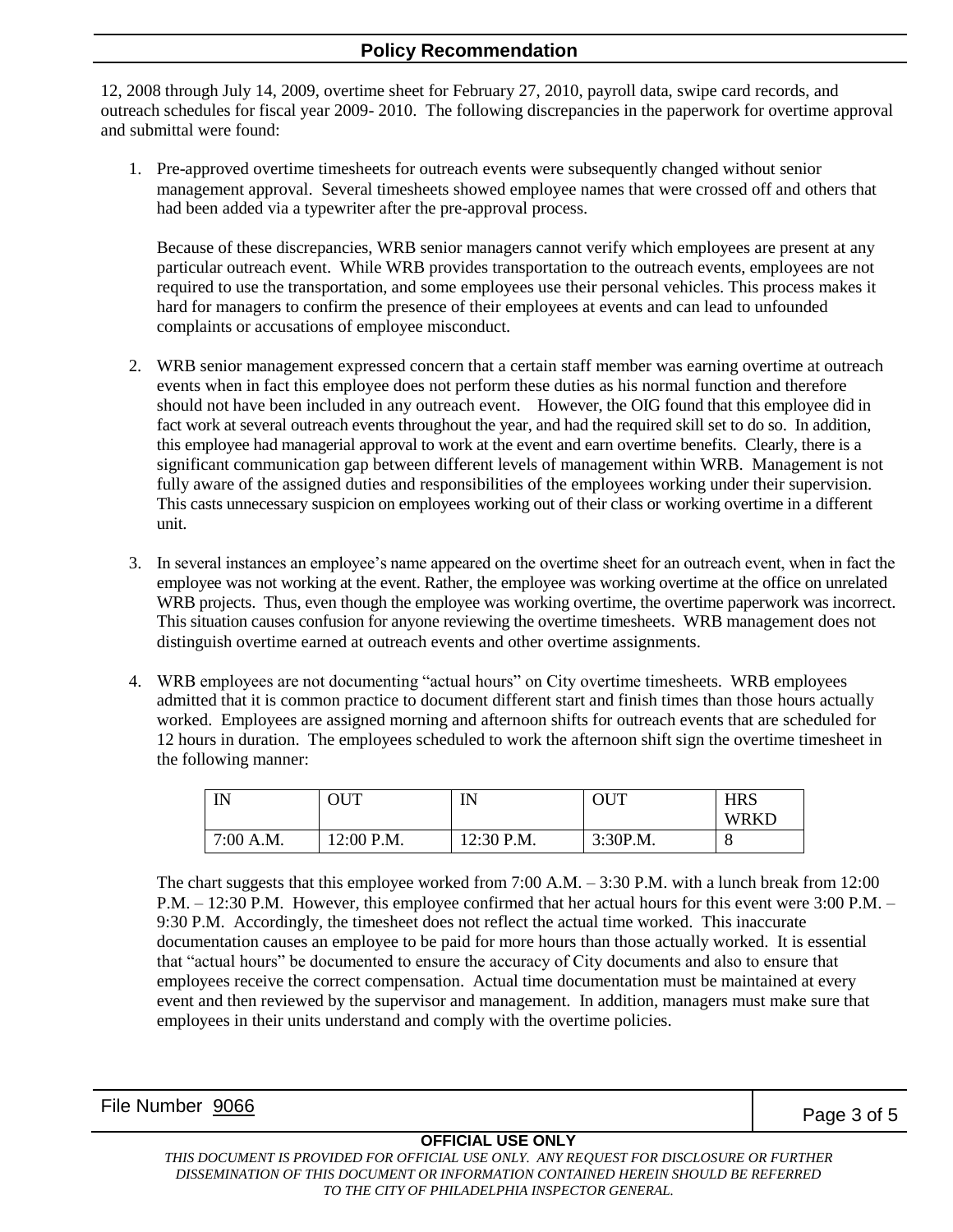5. In many other instances WRB employees were paid for more hours than they actually worked. In one situation, the outreach event was originally scheduled from 12:00 P.M. – 5:00 P.M. but was cancelled due to inclement weather. The event was rescheduled for the following week from 12:00 P.M. – 5:00 P.M. However, the timesheet for the original date was used for the rescheduled event. In addition to having the inaccurate date, the timesheet also showed that the employees had worked from 7:00 A.M.—3:30PM including a half hour lunch break from 12:00 P.M. – 12:30P.M. Thus, the employees were paid for 8 hours of overtime while they only worked 5 hours of overtime.

As a result, City payroll received an overtime timesheet containing inaccurate data. The data did not accurately reflect the actual date the event took place and employees received compensation to which they were not entitled. This practice creates inaccurate payroll documentation and a financial loss to the city.

In conclusion, there is a wide gap between overtime policy and practice at the Water Revenue Bureau. Much confusion could have been prevented if WRB managers had followed the standard operating procedures for approving overtime. Our recommendations below reflect the need for consistency and communication at the WRB – to avoid unnecessary headaches for managers, to protect employees from unfounded allegations of misconduct, and to prevent a financial loss to the city.

#### **Recommendations**

In addition to all overtime policies outlined in the employee handbook of Revenue Department, the OIG recommends the following:

- 1. All employees must complete an overtime sign up/request sheet stating their availability to work the overtime.
- 2. The supervisor must complete an Overtime Authorization & Record form including the names of the employees scheduled to work the overtime, the nature of the work performed, arrival and departure times etc. The supervisor must sign the overtime authorization sheet and submit it to the Director of Operations for approval. The supervisor should also turn over all the sign up request sheets filled out by individual employees over to the Director of Operations.
- 3. The overtime timesheet should be reviewed and approved by the Director of Operations and the Deputy Revenue Commissioner.
- 4. The supervisor must inform all employees that have been approved for overtime verbally or in writing and post the unit overtime list in a prominently displayed area.
- 5. If and when an employee needs to add or remove their name from a pre-approved overtime sheet, they must do so via a written memo to their supervisor, which also must be approved by the Director of that unit. In case of short notice or any emergencies, a verbal approval for any addition or removal of employee names must be required, followed by a written approval memo on the next business day.
- 6. Accountability and responsibility must be fixed at the appropriate management levels to ensure that only essential employees and supervisors have the authority to prepare and approve overtime. Internal controls need to be put in place to ensure that the employees preparing the overtime timesheets are not the employees in charge of approving the overtime and subsequently working the overtime as well.
- 7. The overtime records should be thoroughly reviewed by upper management personnel before they are submitted to payroll.

File Number  $\frac{9066}{5}$ 

### **OFFICIAL USE ONLY**